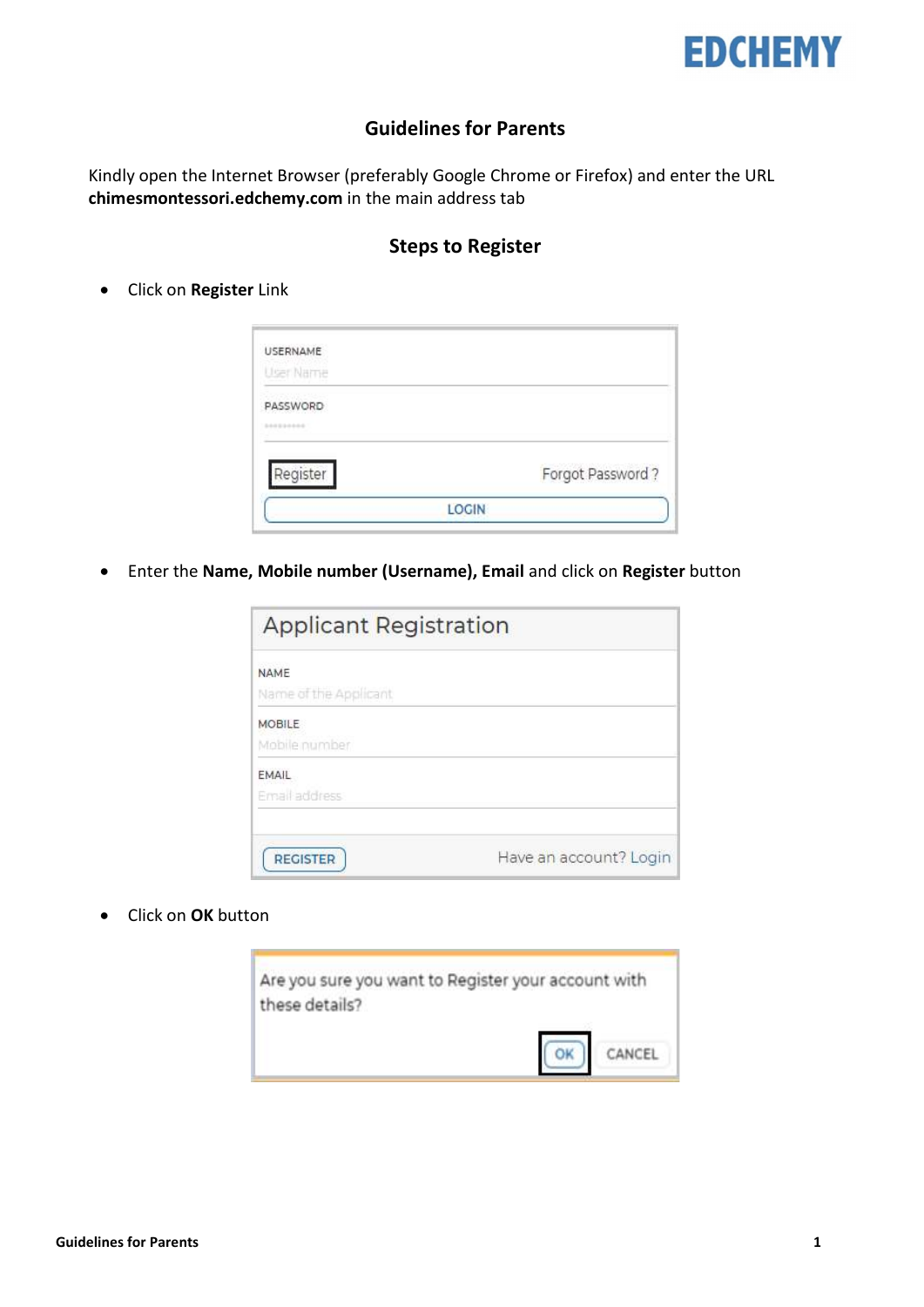

## Steps to Login

 Enter registered Mobile number in Username field and enter the one-time password received to your registered Mobile number in Password field and click on Login button

| USERNAME<br>User Name  |                     |
|------------------------|---------------------|
| PASSWORD<br>---------- |                     |
| Register               | Forgot Password?    |
|                        | LOGIN               |
|                        | Guideline for Login |

• Enter the new password in New Password and Confirm Password fields and click on Change Password button (This is the one-time activity)

| <b>CHANGE PASSWORD</b>                                     |                        |
|------------------------------------------------------------|------------------------|
| NEW PASSWORD<br>Password                                   |                        |
| CONFIRM PASSWORD                                           |                        |
| Password<br>Password rules:                                |                        |
| · Should be minimum 8 characters                           |                        |
| It is mandatory to change password for your account safety |                        |
|                                                            | <b>CHANGE PASSWORD</b> |
|                                                            |                        |

 After clicking on Change password button, the session will be logged out and the screen will be redirected to login page. Kindly login with Username and with the new Password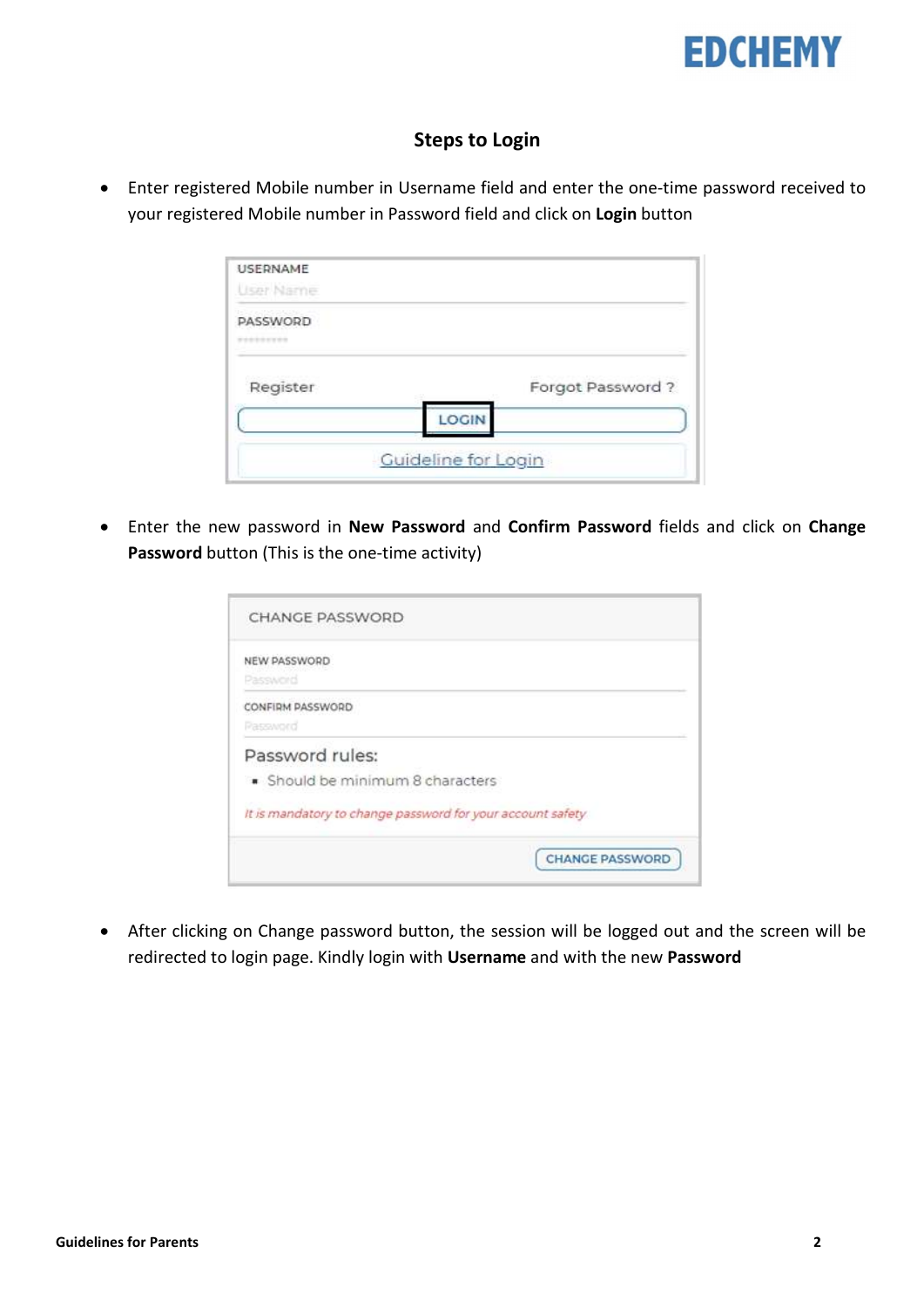

## Steps to apply for Application Form online

• After login, select the Class from the dropdown and click on Apply button



• Click on OK button



**Enter all the details in the enquiry form and click on Submit button** 

| Apply [ Montessori 1 (22-23) ]<br>General |                        |                        |
|-------------------------------------------|------------------------|------------------------|
| <b>Enquiry Form</b>                       |                        |                        |
| NAME OF THE CHILD *                       | GENDER *               |                        |
|                                           | Select                 | $\checkmark$           |
| DATE OF BIRTH *                           |                        |                        |
| dd-mm-yyyy<br>n                           |                        |                        |
| <b>FATHER NAME *</b>                      | <b>FATHER MOBILE *</b> |                        |
| MOTHER NAME *                             | MOTHER MOBILE *        |                        |
|                                           | <b>SAVE AS DRAFT</b>   | CLOSE<br><b>SUBMIT</b> |

Click on OK button

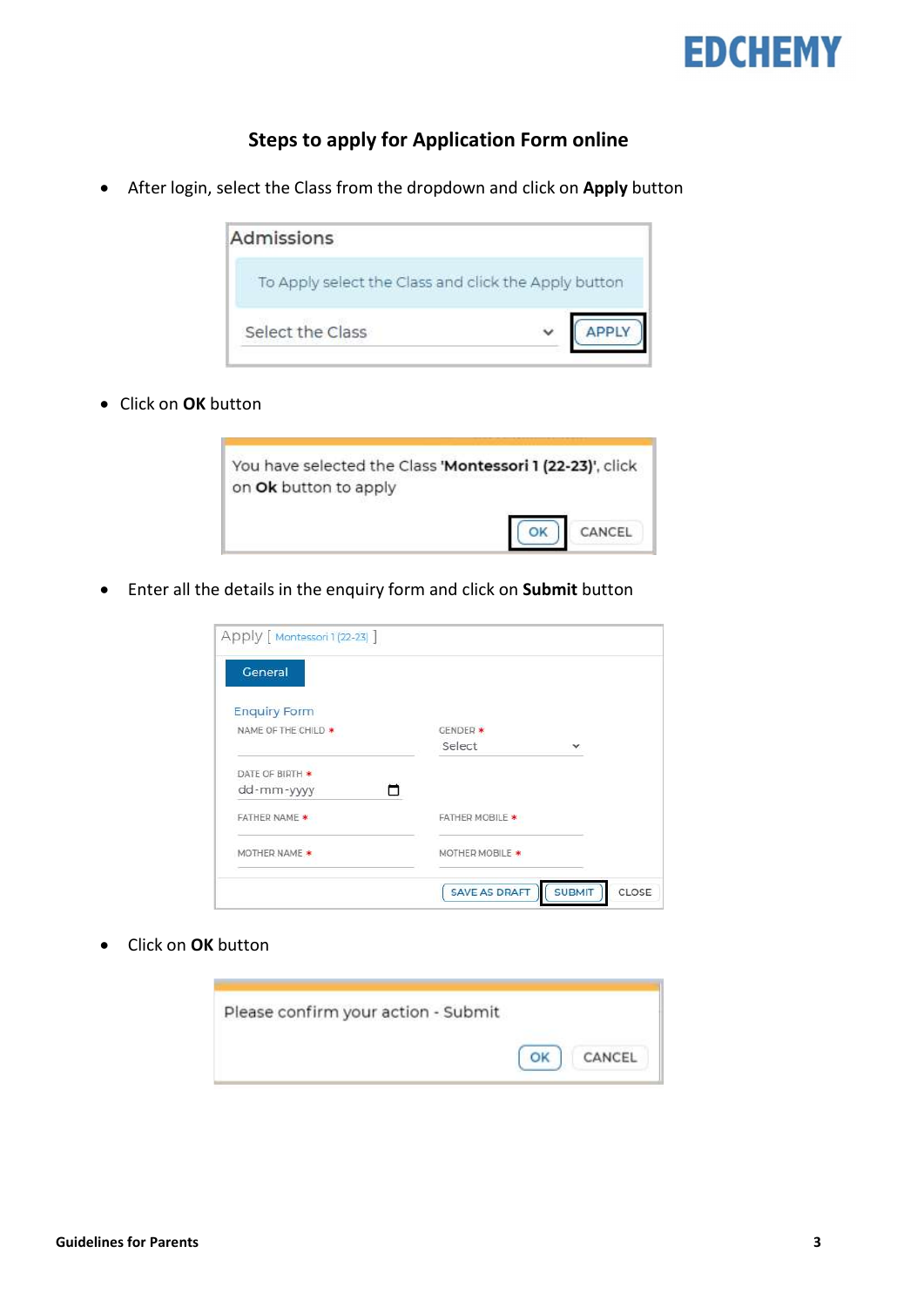

Application form status will be moved to Submitted status

| COURSE APPLIED      | <b>STATUS</b>   |
|---------------------|-----------------|
| Early Years (22-23) | SUBMITTED       |
| STUDENT             | APPLICATION NO. |
| Amith               |                 |

 Once the application is moved to Interaction Cleared status from the institution, click on Submit Form button to fill in the application form

| <b>Admissions</b>                                          |                                                         |
|------------------------------------------------------------|---------------------------------------------------------|
| COURSE APPLIED<br>Montessori 1 (22-23)<br>STUDENT<br>Amith | <b>STATUS</b><br>INTERACTION CLEARED<br>APPLICATION NO. |
|                                                            | <b>SUBMIT FORM</b>                                      |

• Fill all the details in the application form and click on Submit Form button

| General                    | Personal Information                             |              | Parents Info   | Attachments                          |           |
|----------------------------|--------------------------------------------------|--------------|----------------|--------------------------------------|-----------|
| <b>Student Details</b>     |                                                  |              |                |                                      |           |
| MAGE<br>II ARIJ            | Recent Photograph of the Child *<br>UPLOAD<br>ىك |              |                |                                      |           |
| CASTE CATEGORY *<br>Select |                                                  | $\check{ }$  | ADDRESS *      |                                      |           |
| NATIONALITY *              |                                                  |              | RELIGION *     |                                      |           |
| Select                     |                                                  | $\checkmark$ | Select         |                                      | $\ddot{}$ |
| MOTHER TONGUE *            |                                                  |              |                |                                      |           |
| Select                     |                                                  | $\checkmark$ |                |                                      |           |
|                            |                                                  |              | <b>GO BACK</b> | <b>SUBMIT FORM</b><br><b>PROCEED</b> | CLOSE     |

• Click on OK button

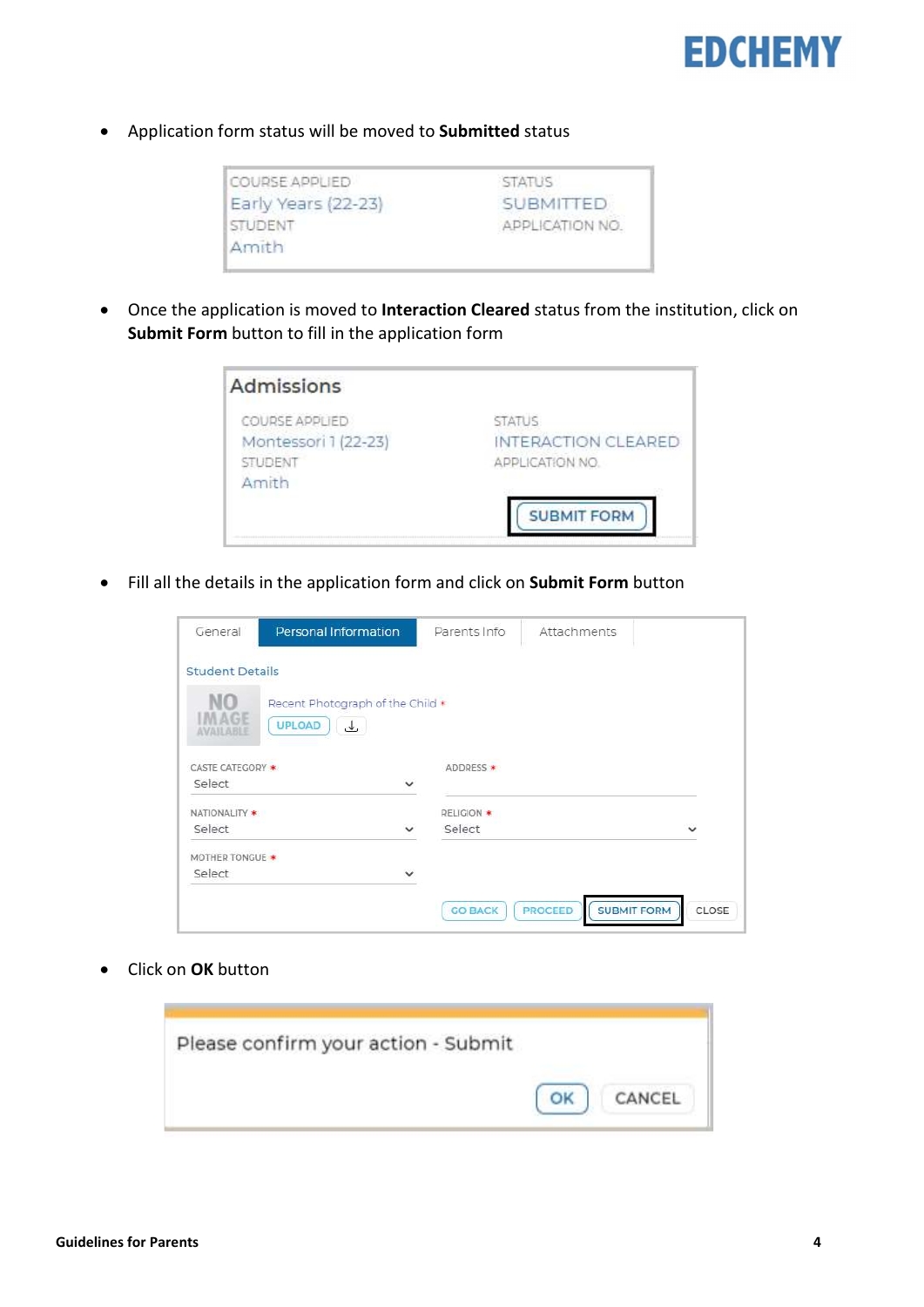

• Click on Make Payment button to proceed with the payment



• Chose the payment mode and click on Pay button to complete the payment



Note: Based on the payment mode selected, additional transaction charges will be applicable